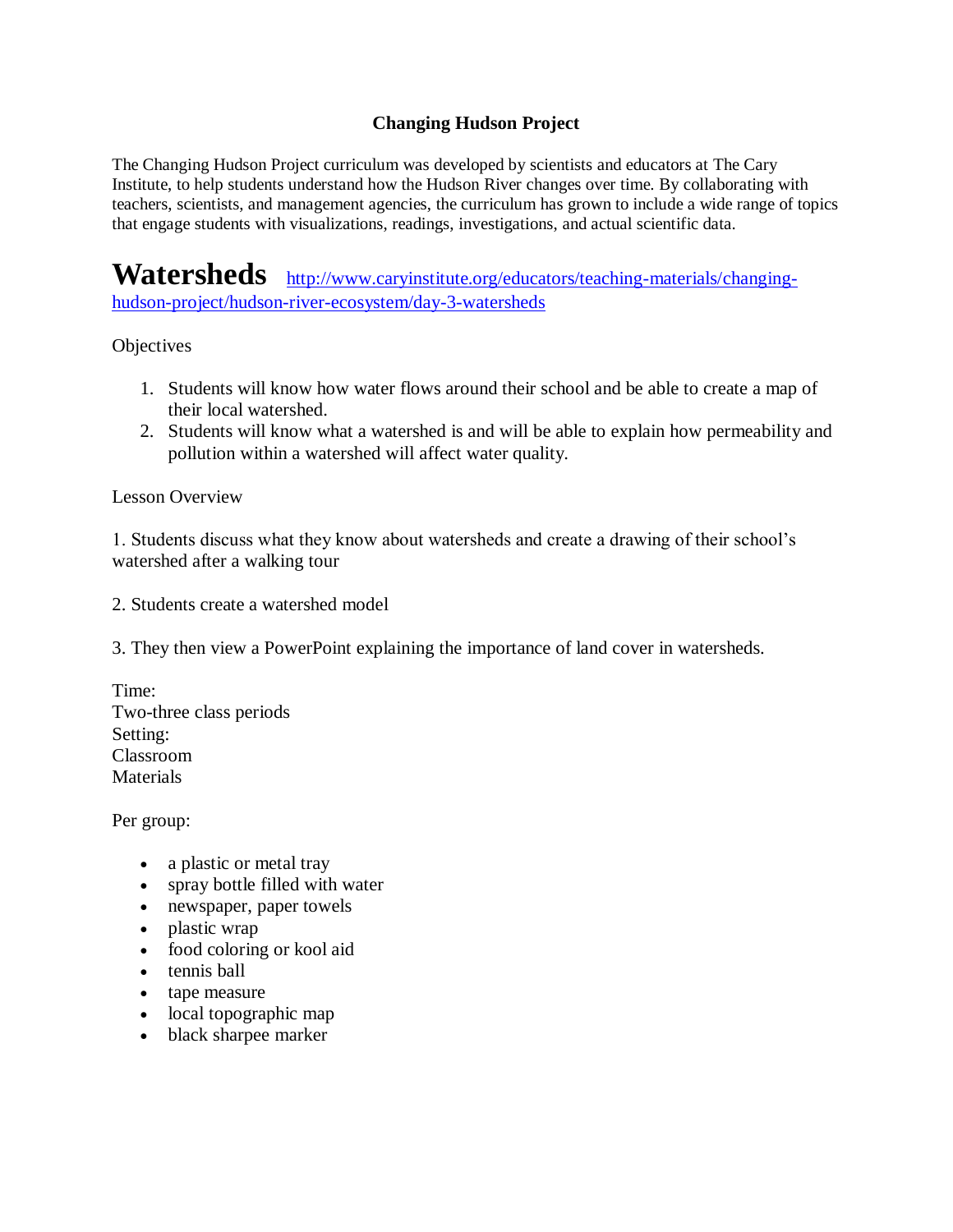Per student:

- copies of Watersheds related reading
- copies of Runoff worksheet

### Procedure

## **Preparation:**

Students should read for homework the "Watersheds" related reading found below. Students should dress appropriately as the first part of this lesson takes place outside.

## **Engage:**

Ask students where water goes when it rains. Answers may include the ground, gutters, sewers, streams, etc. Ask which direction water runs: The answer, of course, is downhill. Water always follows gravity. Ask students if they know what a watershed is? They should have read about watersheds for the previous night's homework and may remember the definition. Write the definition on the board and give further explanation of what a watershed is. Show pictures of the watershed where the school is or where most students live. Explain that we get our drinking and household water from a watershed.

## **Explore 1:**

Students should brainstorm what sorts of land cover are permeable (forests, soil, fields, lawns, etc.) and which are impermeable (rooftops, cement, asphalt, some types of clay and rock formations)

Go for a walk with students around the outside of the school. Have them sketch on scrap paper the rough perimeter of the building and its viewable surroundings (roads, soccer fields, parking lots, etc.). Students should draw arrows indicating which direction water would flow in the case of a rainstorm or melting snow. Make sure they include the roof of the school, roads, etc. Students should use a tennis ball or other spherical object to indicate direction of the pull of gravity to help them determine which way water would run off of a surface. For the more ambitious students, use the 100 ft tape measure to make their drawings to scale.

Return to class. In groups of no more than four students each, have them sketch the school and its surroundings on large paper. Shade areas that are permeable in one color and areas that are impermeable in another. Use black arrows to indicate the direction of runoff of water. When students have finished their sketches have them use the topo map and their own drawings to answer the questions on the Runoff Worksheet.

# **Explore 2:**

Instruct students to use the newspaper to create a landscape in their tray. Then cover their newspaper landscape with plastic wrap and spray with the water bottle. Have students make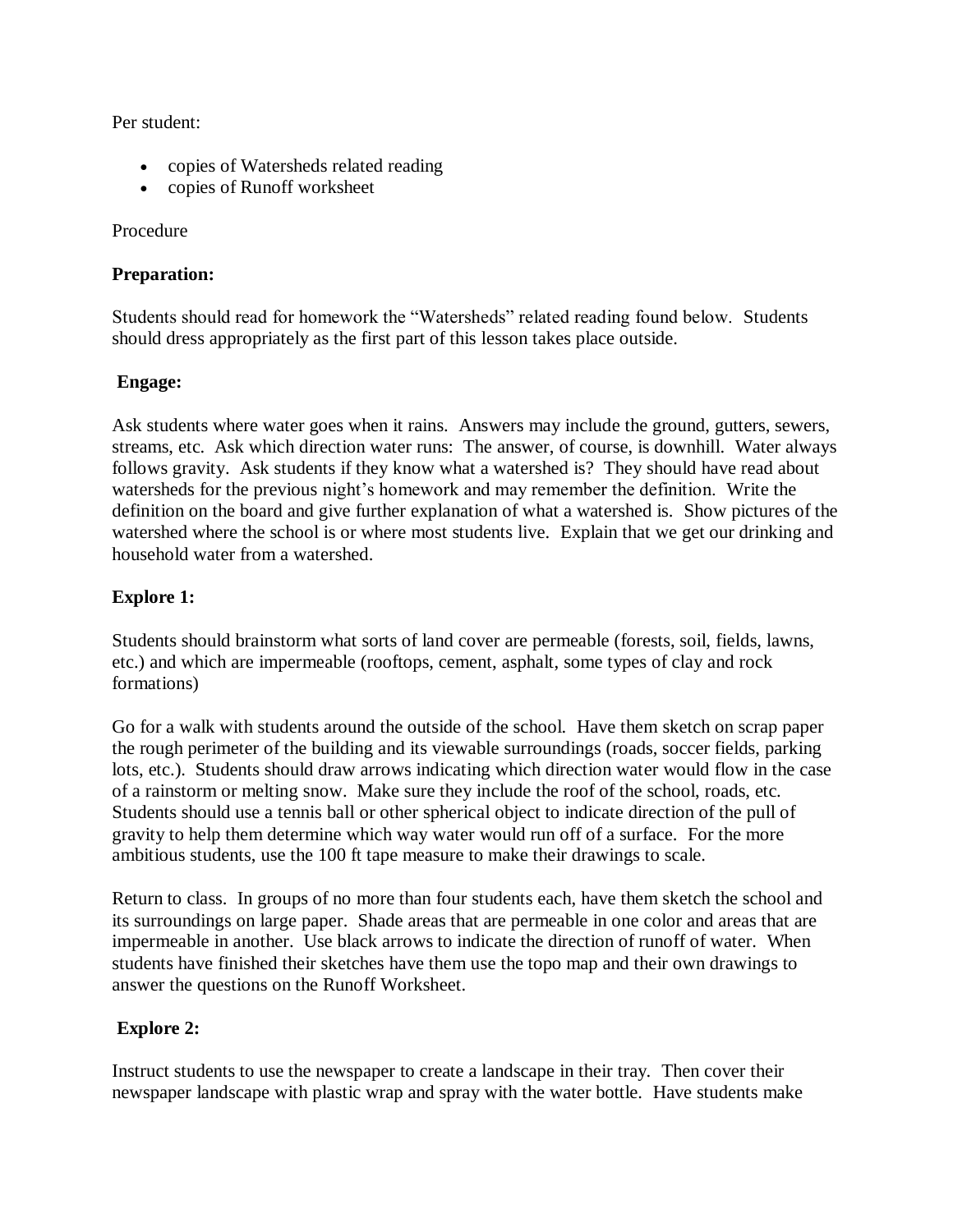observations about how the drops of water are moving. Have one member of each group report to the rest of the class the observations their group made.

Discuss the different landscapes made by the groups and the following questions: How do the water droplets move? (Downhill.) How and where are they collecting? What might these collections of water represent? (lakes, ponds, streams, rivers), how did the large rivers and lakes form? (from smaller streams feeding them). Ask students if they think the plastic wrap accurately represents the land in a watershed? Remind students that the plastic wrap is impermeable. Have students suggest types of land cover that are impermeable (rock, pavement, buildings, etc.). Ask what types of land cover are permeable? (soil and vegetation).

Tell students that the paper towels will represent permeable surfaces. Have each group add paper towels to their models. Instruct each group to use a different amount, one group to leave just the plastic wrap, and one group to cover the entire landscape. Now have students spray again and observe differences with the paper towels. Discuss the role vegetation plays in regulating the flow of water.

Distribute a new sheet of plastic wrap, paper towels, and a sharpee marker to each group. Instruct the students to lay out the plastic wrap on their landscape and with the sharpee, draw squares where they would want to build a community of homes, businesses, and public buildings. Then have them lay the paper towels in places that do not have buildings. As a class, brainstorm what types of pollutants are likely to be on the land. Make a class key of pollutant colors and types. Next, have students add pollution to their models using either the food coloring or different types of colored sugar and spray again. Have students make observations of how the rain affects the movement of the pollution and what this means for our water supply. Discuss the importance of not building our homes in areas that flood, but point out that we may also not want to build in the highest lands, if our city pollution runs down into the only water supplies!

### **Explore 3:**

Ask students how permeability or impermeability of water may affect water quality. Get several suggestions. Using the PowerPoint presentation, review the effects of different land cover on runoff.

# **Explain:**

A watershed is all the land uphill from the river or stream. You can think if it as a V-shaped land formation with smaller streams or rivers as well as lakes, ponds, wetlands and of course urban development. Everything that falls or is put on the Hudson's watershed feeds the river. Precipitation flows into small rivulets that flow into larger and larger streams that eventually flow into the Hudson. The Hudson River officially starts at Lake Tear of the Clouds in the High Peaks area of the Adirondacks, although many sources dispute the 'source' and name Henderson Lake, which is even further north. However, you may not even recognize the mighty Hudson where it begins, because it is a small stream that slowly gains in strength and size as it flows south. The river flows south for 315 miles to the Atlantic Ocean at New York City. The huge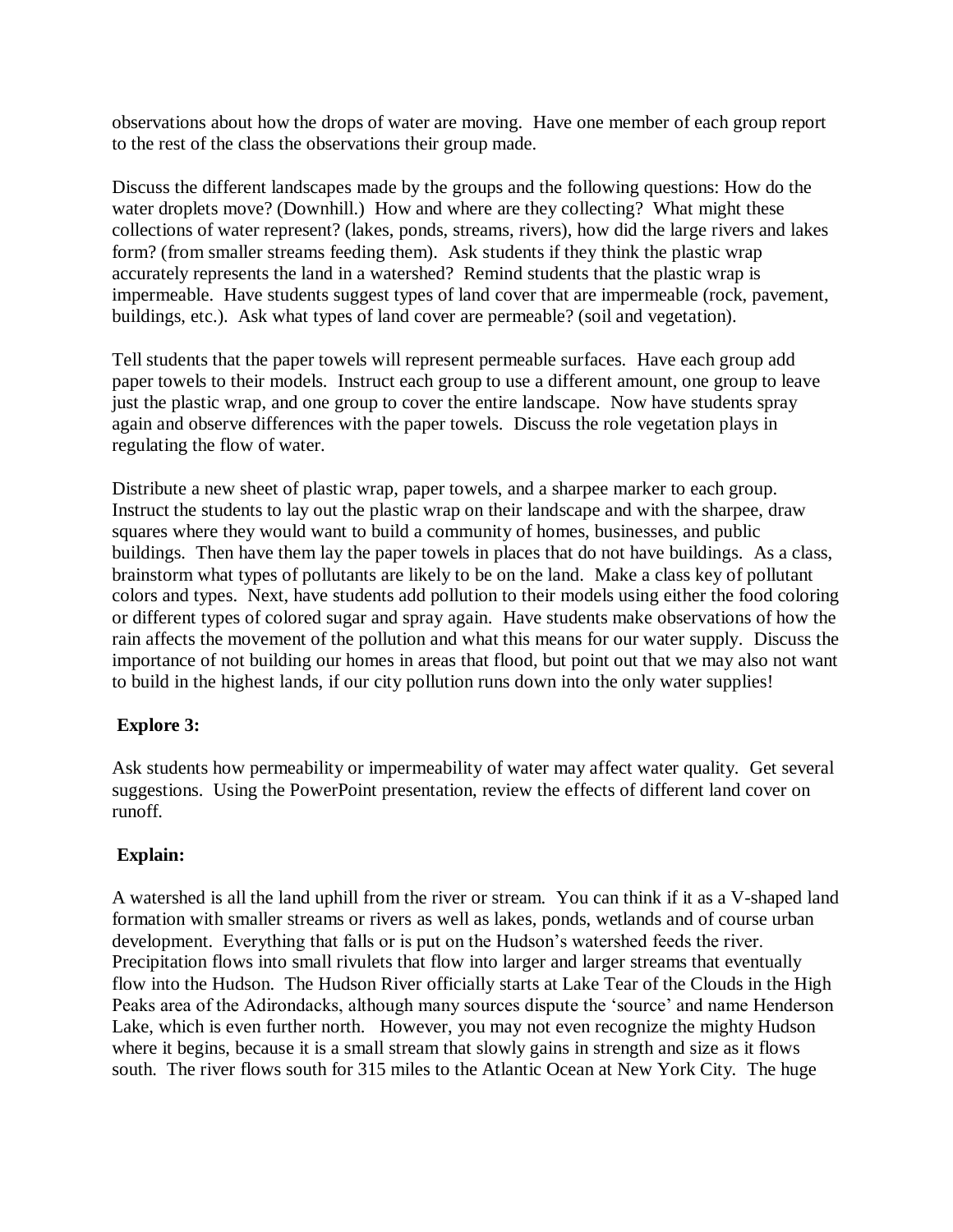watershed of the Hudson covers aprox. 13,390 square miles, which includes most of eastern New York, small parts of Vermont, New Jersey, and Massachusettes.

The northern part of the Hudson is surrounded by a largely forested landscape and ancient metamorphic rocks. Here, the river is clear and cold and is a favorite of fishermen and whitewater rafters. After the water passes over the Troy dam, it enters the estuarine portion of the river, where it is subject to the ocean's tides and the mixing of salt water with fresh. From here to the mouth of the river, the Hudson is large and nearly flat. The tides have a large effect on this portion of the Hudson river, causing changes in its flow and its chemical composition. As you move south to New York City, the Hudson changes dramatically, becoming much more developed along its shoreline.

## **Extend:**

Students can create more specific watershed models of the Hudson River valley. Divide students into several groups and assign each group a section of the watershed (north to south). Have them refer to topographic or relief maps of the valley in order to create their landscape. Have them draw in urban areas with their sharpees and put down paper towels approximately proportionate to the amount of green space or forest in between urban areas. Have students gather around as each section of the watershed model is sprayed, beginning with the northernmost portion of the Hudson River watershed. This area should have the most "vegetation," while the southernmost region should have the most urban area and exposed plastic wrap. Be sure to spray the same amount of water onto each portion of the watershed in order to be able to compare them more accurately. Ask for student observations and discuss them in the context of where you live, water quality, and flooding.

### **Evaluate:**

Have students write a response to the prompt – Why is it important to protect watersheds from pollution and overdevelopment? You can also use their answers to the Runoff worksheet and their drawings as evaluation methods.

### **References:**

The 'create a watershed' part of this lesson was adapted from Activity 3: What is a Watershed? from the NYSDEP [\(www.nyc.gov/dep\)](http://www.nyc.gov/dep).

Lesson Resources

- [Runoff worksheet](http://www.caryinstitute.org/sites/default/files/public/downloads/lesson-plans/watershed_runoff_worksheet.pdf) (pdf, 20 KB)
- [Watersheds PPT](http://www.caryinstitute.org/sites/default/files/public/downloads/lesson-plans/watershed_intro_new.pdf) (pdf, 3 MB)
- [Watersheds PPT -](http://www.caryinstitute.org/sites/default/files/public/downloads/lesson-plans/teacher_notes_for_watersheds_ppt.pdf) teacher notes (pdf, 51 KB)

### NYS Standards

MST 1 - Mathematical analysis, scientific inquiry, and engineering design MST 2- Informational Systems/ Information Technology